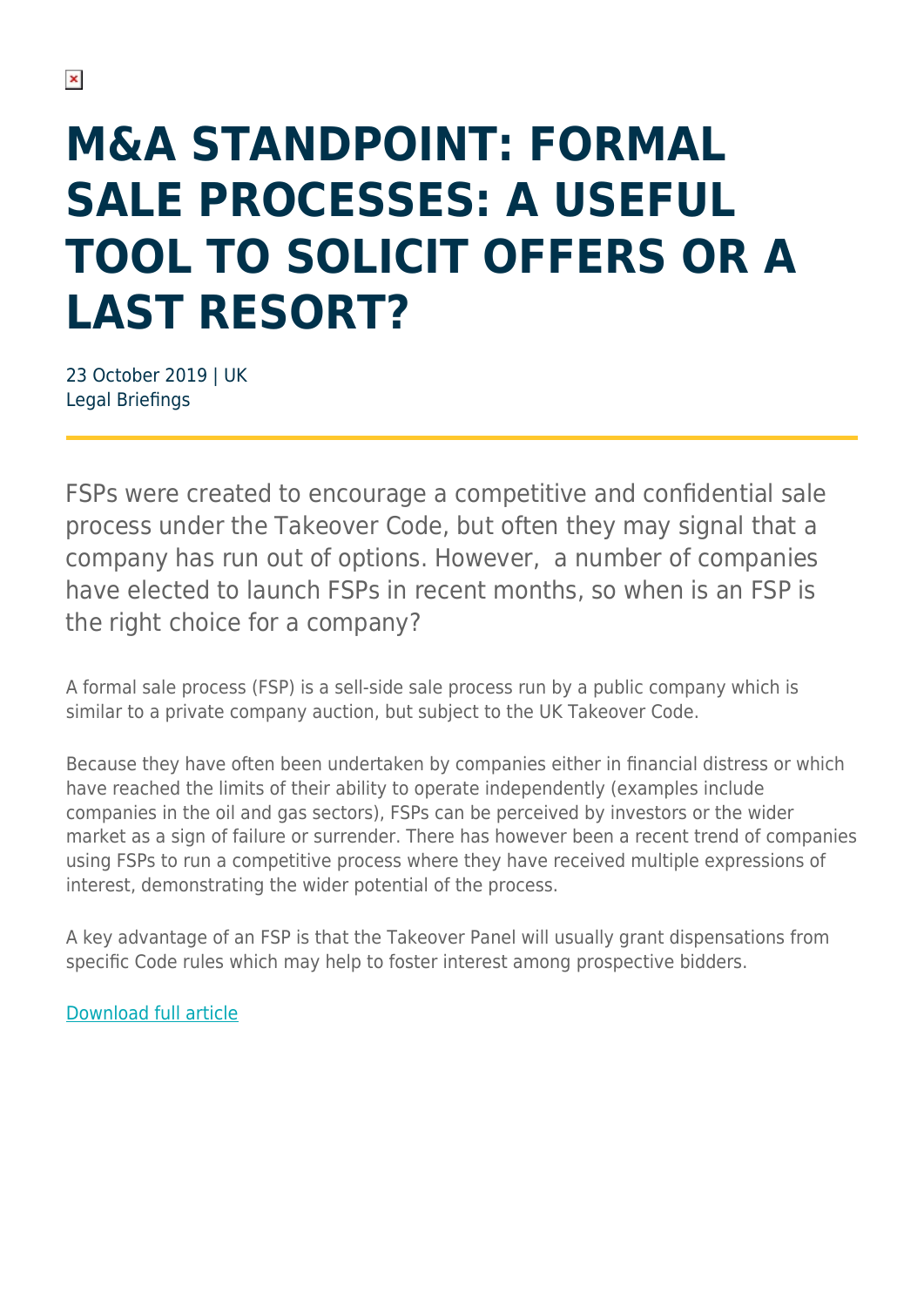## RELATED PODCAST **Public M&A: EP1 Formal sale processes under the UK Takeover Code**

Robert Moore, Partner, and Antonia Kirkby, Professional Support Lawyer, at Herbert Smith Freehills discuss formal sale processes (FSPs) under the UK Takeover Code, including:

- how an FSP works
- what dispensations are available under the Code for an FSP and
- why an FSP might produce a better outcome for a company.

[More on Cross border M&A](https://www.herbertsmithfreehills.com/latest-thinking/hubs/cross-border-ma)